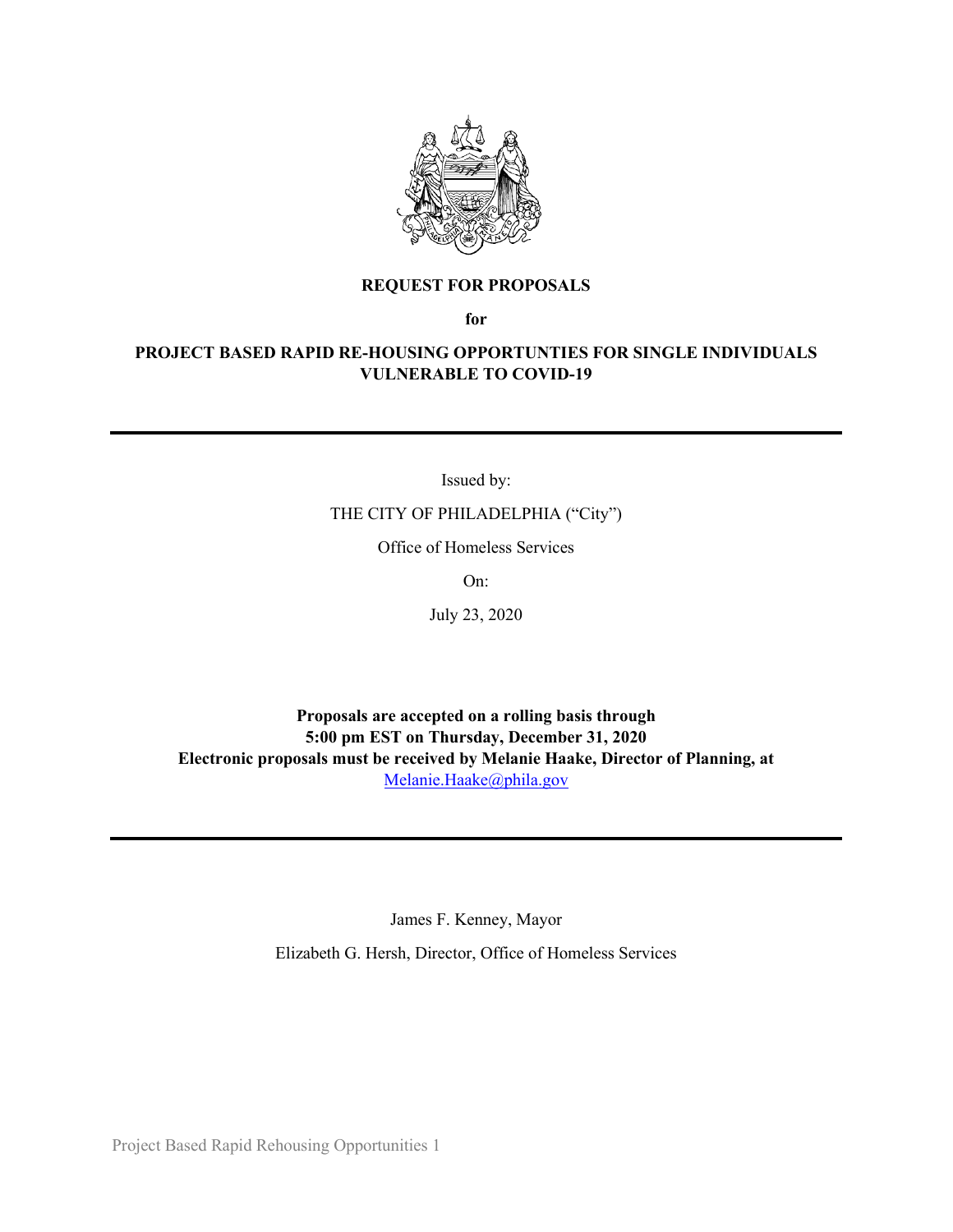# **TABLE OF CONTENTS**

| $\mathbf{I}$ . |  |
|----------------|--|
| A.             |  |
| <b>B.</b>      |  |
| $\mathbf{C}$ . |  |
| D.             |  |
| П.             |  |
|                |  |
| <b>B.</b>      |  |
| III.           |  |
| A.             |  |
| <b>B.</b>      |  |
| IV.            |  |
| A.             |  |
| Β.             |  |
|                |  |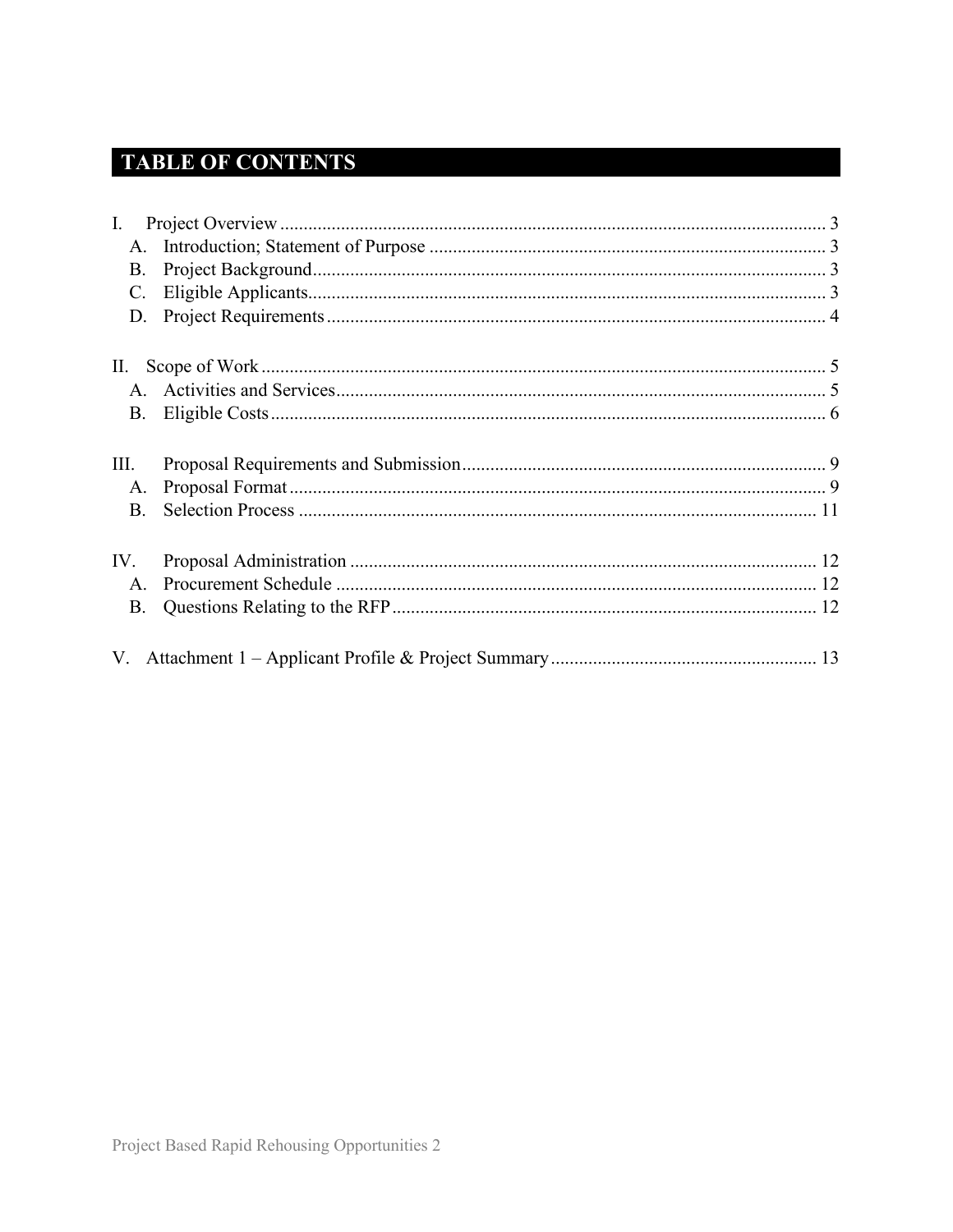### <span id="page-2-0"></span>**I. PROJECT OVERVIEW**

#### <span id="page-2-1"></span>**A. Introduction and Statement of Purpose**

The Office of Homeless Services (OHS) is seeking proposals from eligible non-profit applicants ("providers") to operate Project-Based Rapid Re-Housing projects that can be quickly implemented and move people experiencing homelessness ("participants") into housing. Designed to help participants residing in emergency, temporary housing or in a place not meant for human habitation, Project-Based Rapid Re-Housing provides rental assistance, housing relocation and stabilization services to quickly move participants into permanent housing. Projects may be used to provide short and/or medium-term rental assistance and accompanying supportive services as needed to ensure participants achieve housing stability. Participants may be enrolled in a Rapid Re-Housing project for up to 24 months.

#### <span id="page-2-2"></span>**B. Project Background**

Special Emergency Solutions Grants Program funds (ESG-CV) were allocated to Philadelphia by HUD as authorized by the Coronavirus Aid, Relief, and Economic Security Act (CARES Act). These special ESG-CV funds are to be used to prevent, prepare for, and respond to the COVID-19 pandemic among individuals and families who are homeless or receiving homeless assistance.

#### <span id="page-2-3"></span>**C. Eligible Applicants**

Private non-profit organizations that meet the following criteria, with documented tax-exempt status under Section  $501(c)(3)$  of the 1986 IRS Code as amended, may apply for this opportunity:

- No part of the net earnings of which inure to the benefit of any member, founder, contributor, or individual;
- Has a voluntary board;
- Has a functioning accounting system that is operated in accordance with generally accepted accounting principles, or has designated a fiscal agent that will maintain a functioning accounting system for the organization in accordance with generally accepted accounting principles; and
- Practices nondiscrimination in the provision of assistance.

The eligible non-profit applicant or partner/s must demonstrate the financial management capacity and experience to carry out the project as detailed in its project application and to administer Federal funds. In addition, the application must demonstrate:

- Organizational experience, expertise and evidence of approach to providing Rental Assistance, Housing Relocation and/or Stabilization Services. These services may include: Housing Search and Placement, Housing Stability Case Management, Legal Services, Credit Repair, or providing Financial Assistance to prevent homelessness.
- Financial solvency and administrative capacity to operate a program of the indicated scope;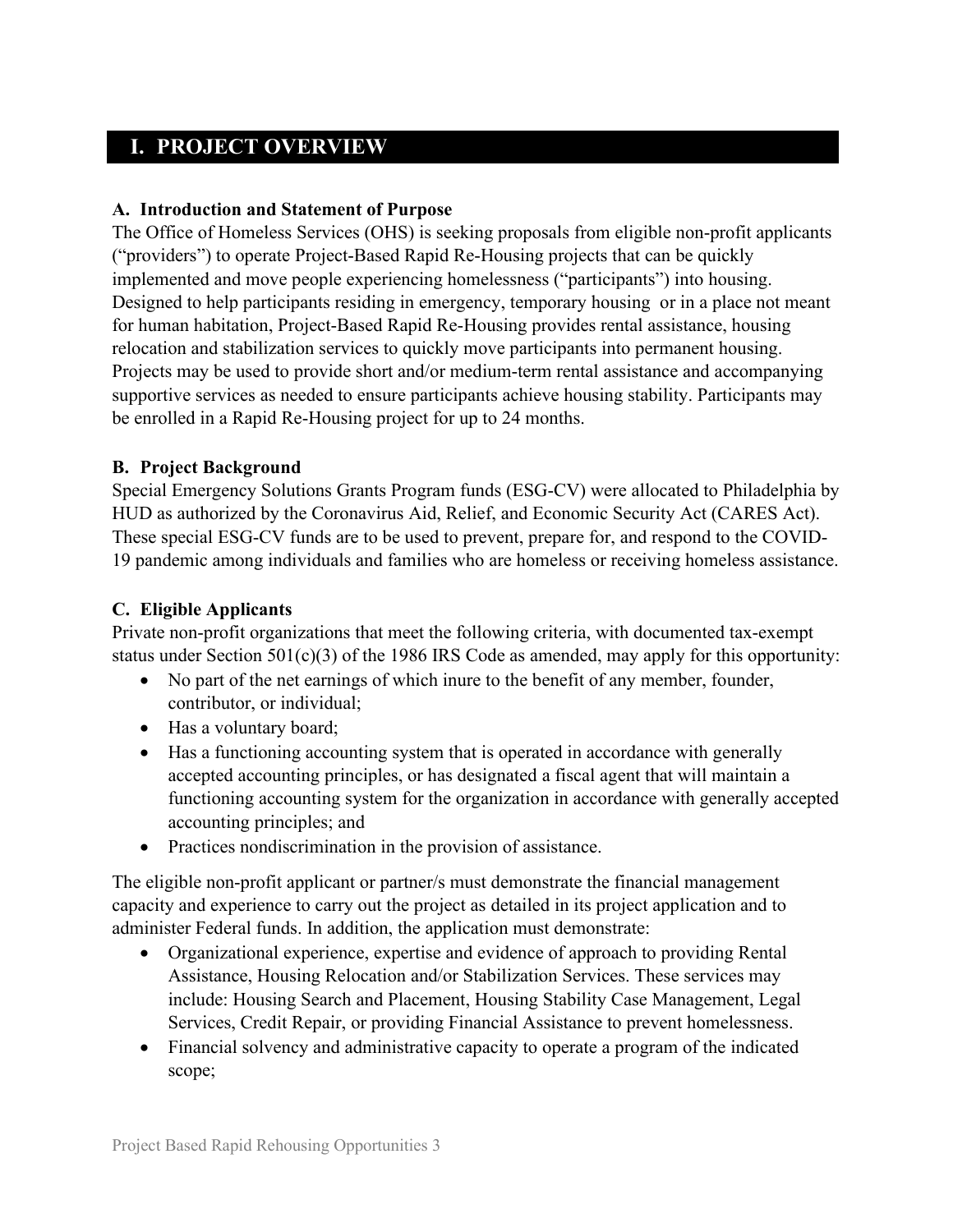- Experience successfully providing housing and case management services to the target population;
- Established partnerships with providers of mainstream resources and benefits, as well as other relevant service providers;
- Demonstrated track record of being an equal opportunity employer, without any founded charges of unfair hiring or promotions within the past ten years;
- Freedom from debt to the Federal Government, State of Pennsylvania, or the City of Philadelphia for nonpayment of taxes, fines, judgments, liens or fees.

### <span id="page-3-0"></span>**D. Project Requirements**

Projects awarded funding through this opportunity must comply with the following requirements:

- The U.S. Department of Housing and Urban Development (HUD) regulations for the [Emergency Solutions Program](https://www.hudexchange.info/programs/esg/esg-law-regulations-and-notices/#laws) (ESG), as detailed in [24 CFR §576;](https://www.govinfo.gov/content/pkg/CFR-2018-title24-vol3/xml/CFR-2018-title24-vol3-part576.xml#seqnum576.409)
- Utilize a Housing First approach, which is a model of housing assistance that prioritizes rapid placement and stabilization in safe, decent and affordable housing for people in order to end their homelessness experience. A Housing First approach cannot have service participation requirements or preconditions;
- Only accept participant referrals from the Coordinated Entry and Assessment-Based Housing Referral System (CEA-BHRS);
- Enter client-level data into the Homeless Management Information System (HMIS);
- CoC [Written Standards](http://philadelphiaofficeofhomelessservices.org/wp-content/uploads/2018/09/Standards-for-Providing-Assistance-Under-ESG-and-CoC-Programs0D0A-REVISED-August-2018-for-posting.pdf) for the use of this assistance, which includes policies and procedures for providing rapid re-housing housing assistance
- Adhere to the [Philadelphia CoC Nondiscrimination Policy](http://philadelphiaofficeofhomelessservices.org/wp-content/uploads/2017/12/scanned-signed-board-approved-nondiscrimination-policy.pdf)
- Adhere to he Philadelphia Continuum of Care Emergency Transfer Plan for Victims of [Domestic Violence, Dating Violence, Sexual violence, Human Trafficking, or Stalking](http://philadelphiaofficeofhomelessservices.org/wp-content/uploads/2018/09/Philadelphia-CoC-Emergency-Transfer-Plan-for-posting.pdf)

Special Conditions and Requirements for CARES Act funding for ESG:

- 1. Serving youth who lack 3rd party documentation or live in unsafe situations
	- a. Youth aged 24 and under who see assistance shall not be required to provide third-party documentation that they meet the homeless definition in 24 CFR 576.3 as a condition for receiving assistance
	- b. Unaccompanied youth aged 24 and under (or families headed by youth aged 24 and under) who have an unsafe primary nighttime residence and no safe alternative to that residence shall be considered homeless for purposes of assistance provided by any private nonprofit organization whose primary mission is to provide services to this target population
- 2. Restriction on CARES Act Funds
	- a. People experiencing homelessness shall not be required to receive treatment or perform any other prerequisite activities as a condition for receiving assistance.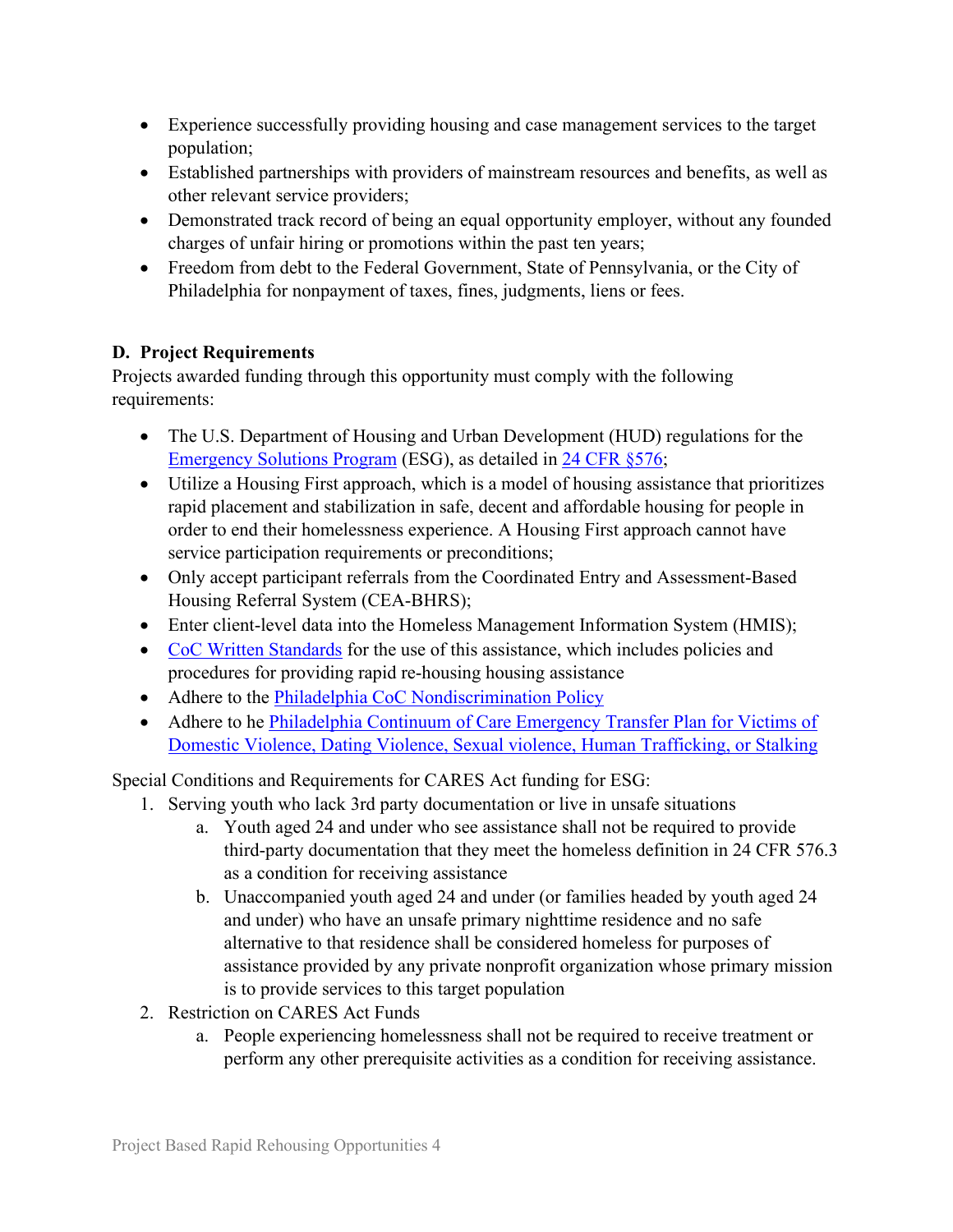## <span id="page-4-0"></span>**II. SCOPE OF WORK**

#### <span id="page-4-1"></span>**A. Activities and Services**

Funded projects will provide housing relocation and stabilization services and short-and/or medium-term project-based rental assistance (PBRA) as necessary to help individuals or families living in shelters or in places not meant for human habitation move as quickly as possible into permanent housing and achieve stability in that housing. This may include Housing Relocation and Stabilization Services, and Rental Assistance. Specific activities and definitions are listed under Section B. ELIGIBLE COSTS.

The rapid re-housing provider must assist each participant, as needed, to obtain:

- 1. Appropriate supportive services, including assistance in obtaining permanent housing, medical health treatment, mental health treatment, counseling, supervision, and other services essential for achieving independent living; and
- 2. Other Federal, State, local, and private assistance available to help the participant achieve housing stability.

Housing stability case management services must be provided at least monthly to participant households receiving ongoing (more than one month) rental assistance. Providers must develop a plan to assist the participant to retain permanent housing after the ESG assistance ends, taking into account all relevant considerations, such as the participant's current or expected income and expenses; other public or private assistance for which the participant will be eligible and likely to receive; and the relative affordability of available housing in the area.

HUD's requirements and restrictions for project-based rental assistance include:

- Compliance with Fair Market Rent (FMR) limits and rent reasonableness
- Compliance with Minimum Habitability Standards and Lead-Based Paint regulations
- Rental Assistance Agreement and Lease Standards:
	- o The rental assistance agreement must set forth the terms under which rental assistance will be provided
	- o Each participant receiving rental assistance must have a legally binding, written lease (between the owner and participant) for the rental unit, unless the assistance is solely for rental arrears.
	- o Leases must have an initial term of one year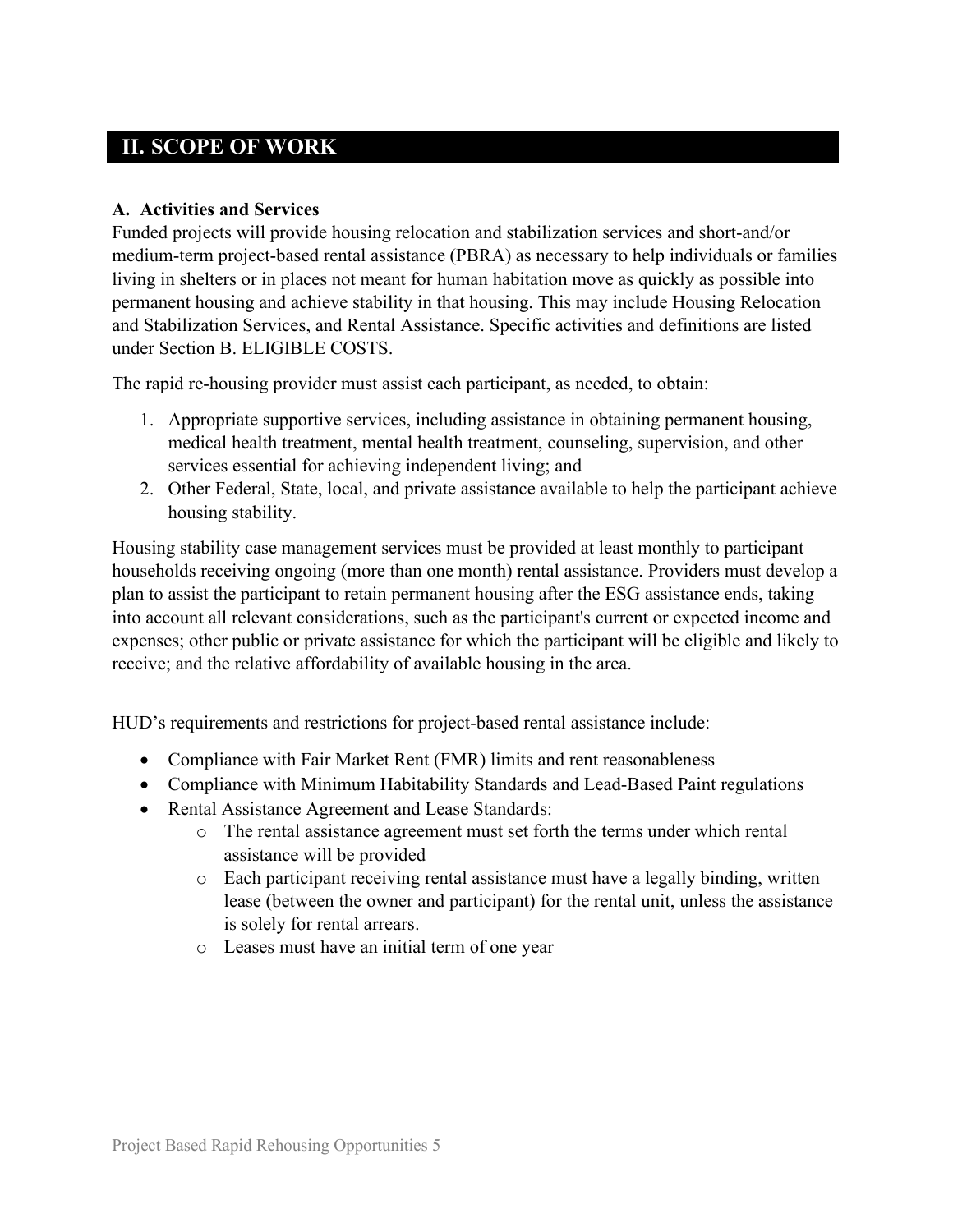### <span id="page-5-0"></span>**B. Eligible Costs**

Only activities listed in the ESG interim rule at 24 CFR 576 are eligible under the ESG-CV allocation. If an activity is not listed, it is not considered an eligible cost for this funding source.

#### **Financial Assistance Costs**

ESG funds may be used to pay housing owners, utility companies, and other third parties for the following costs:

| Rental application<br>fees | Application fee that is charged by the owner to all applicants                                                                                                  |  |
|----------------------------|-----------------------------------------------------------------------------------------------------------------------------------------------------------------|--|
| <b>Security Deposits</b>   | Equal to no more than 2 months' rent                                                                                                                            |  |
| Last Month's Rent          | Paid to the owner of housing at the time the security deposit and first<br>month's rent are paid                                                                |  |
| <b>Utility Deposits</b>    | Standard utility deposit required by the utility company for all<br>customers ( <i>i.e.</i> gas, electric, water/sewage)                                        |  |
| <b>Utility Payments</b>    | Up to 24 months of utility payments per participant, per service (i.e.,<br>gas, electric, water/sewage), including up to 6 months of arrearages,<br>per service |  |
| <b>Moving Costs</b>        | Moving costs, such as truck rental, hiring a moving company, and/or<br>payment of temporary storage fees for up to 3 months                                     |  |

### **Services Costs**

ESG funds may be used to pay the costs of providing the following services:

| Housing Search<br>and Placement | Services or activities necessary to assist participants in locating,<br>obtaining, and retaining suitable permanent housing, include the<br>following: |
|---------------------------------|--------------------------------------------------------------------------------------------------------------------------------------------------------|
|                                 | • Assessment of housing barriers, needs and preferences;                                                                                               |
|                                 | • Development of an action plan for locating housing;                                                                                                  |
|                                 | • Housing search;                                                                                                                                      |
|                                 | • Outreach to and negotiation with owner;                                                                                                              |
|                                 | • Housing search and outreach to and negotiation with owner;                                                                                           |
|                                 | • Assistance with submitting rental applications and understanding<br>leases;                                                                          |
|                                 | • Assessment of housing for compliance with ESG requirements for<br>habitability, lead based paint, and rent reasonableness;                           |
|                                 | • Assistance with obtaining utilities and making moving arrangements;                                                                                  |
|                                 | • Tenant counseling                                                                                                                                    |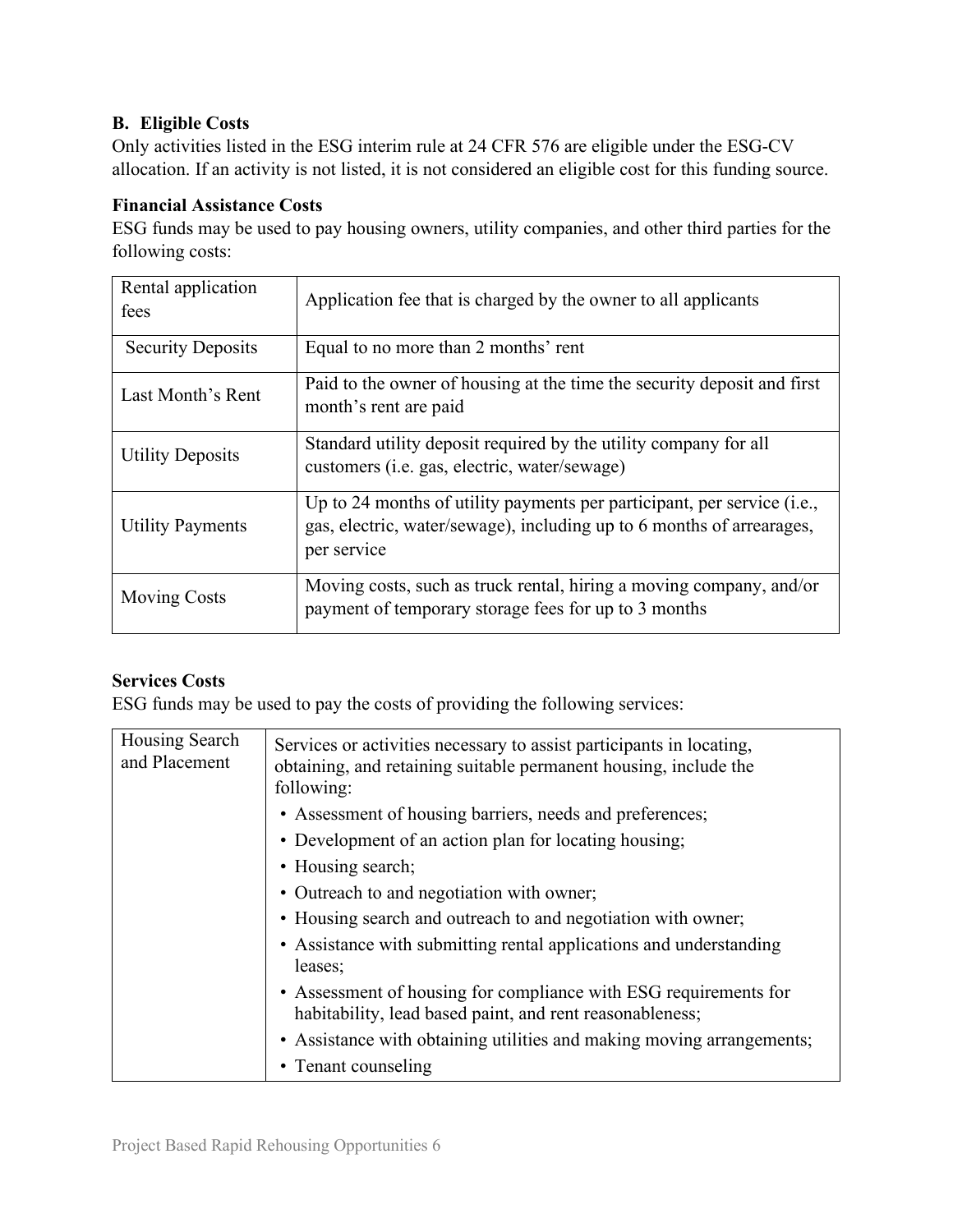| Housing Stability<br>Case<br>Management | ESG funds may be used to pay cost of assessing, arranging, coordinating,<br>and monitoring the delivery of individualized services to facilitate<br>housing stability for a participant who resides in permanent housing or to<br>assist a participant in overcoming immediate barriers to obtaining<br>housing. Component services and activities consist of:<br>Using the coordinated entry system to conduct the initial evaluation<br>and re-evaluation;<br>Counseling;<br>Developing, securing, and coordinating services including Federal,<br>state, and local benefits;<br>Monitoring and evaluating participant progress;<br>Providing information and referrals to other providers;<br>$\bullet$                                                                                                                                                                                                                                                                                  |
|-----------------------------------------|---------------------------------------------------------------------------------------------------------------------------------------------------------------------------------------------------------------------------------------------------------------------------------------------------------------------------------------------------------------------------------------------------------------------------------------------------------------------------------------------------------------------------------------------------------------------------------------------------------------------------------------------------------------------------------------------------------------------------------------------------------------------------------------------------------------------------------------------------------------------------------------------------------------------------------------------------------------------------------------------|
|                                         | Developing an individualized housing and service plan<br>٠                                                                                                                                                                                                                                                                                                                                                                                                                                                                                                                                                                                                                                                                                                                                                                                                                                                                                                                                  |
| Mediation                               | Mediation between the participant and the owner or person(s) with whom<br>the participant is living, to prevent the participant from losing permanent<br>housing in which they currently reside.                                                                                                                                                                                                                                                                                                                                                                                                                                                                                                                                                                                                                                                                                                                                                                                            |
| Legal Services                          | Legal services that are necessary to resolve a legal problem that prohibits<br>the participant from obtaining or maintaining permanent housing<br>permanent housing.<br>Eligible costs include:<br>Hourly fees for legal advice and representation Costs<br>Fees based on the actual service performed (i.e., fee for service), but<br>only if the cost would be less than the cost of hourly fees<br>Client intake, preparation of cases for trial, provision of legal advice,<br>representation at hearings, and counseling<br>Filing fees and other necessary court costs<br>Legal representation and advice may be provided for:<br>Landlord/tenant matters<br>Child support<br>Guardianship<br>Paternity<br>Emancipation<br>Legal separation<br>Resolution of outstanding criminal warrants<br>Orders of protection and other civil remedies for victims of domestic<br>violence, dating violence, sexual assault, and stalking<br>Appeal of veterans and public benefit claim denials |
| Credit Repair                           | Services necessary to assist participants with critical skills related to<br>household budgeting, managing money, accessing a free personal credit<br>report and resolving personal credit problems                                                                                                                                                                                                                                                                                                                                                                                                                                                                                                                                                                                                                                                                                                                                                                                         |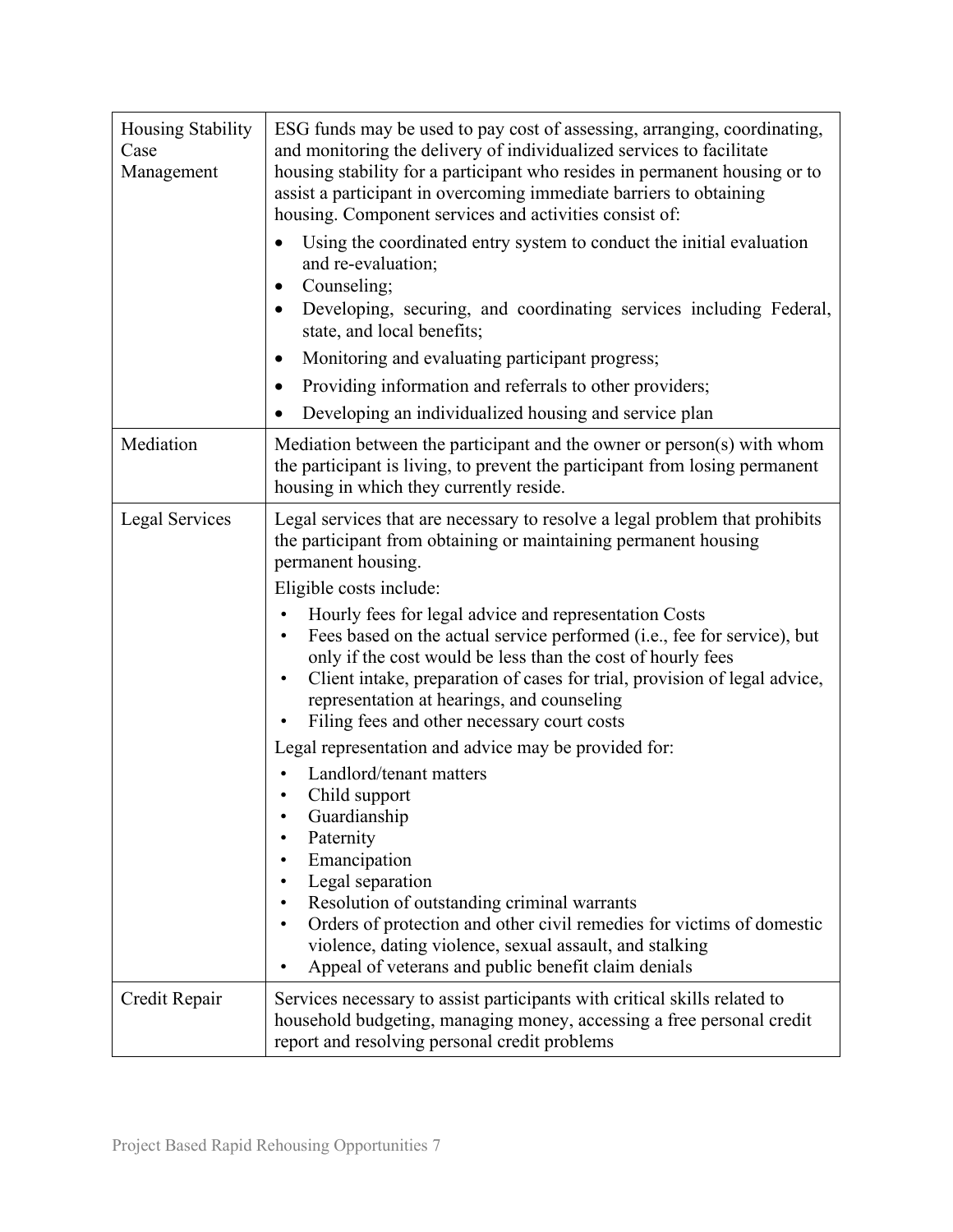#### **Rental Assistance**

ESG funds may be used to pay the costs of providing the following services:

| <b>Short-Term Rental Assistance</b> | Up to 3 months of assistance                                                 |  |
|-------------------------------------|------------------------------------------------------------------------------|--|
| l Medium-Term Rental Assistance     | 4 to 24 months of assistance                                                 |  |
| <b>Payment of Rental Arrears</b>    | One-time payment up to 6 months, including any late<br>fees on those arrears |  |

The current FMR limits for the Philadelphia-Camden-Wilmington metropolitan area are as follows:

| <b>Unit Size</b> | <b>2020 FMR</b> |
|------------------|-----------------|
| <b>SRO</b>       | \$648           |
| Efficiency       | \$864           |
| 1-bedroom        | \$1,013         |

Applicants may request up to 8% of the ESG grant for administrative activities. Costs for staff and overhead directly associated with carrying out activities under Housing Relocation and Stabilization Services (§576.105) or Rental Assistance (§576.106) are **not** administrative costs but are eligible costs as part as those activities. Eligible administrative costs include:

- 1. General management, oversight and coordination. Costs of overall program management, coordination, monitoring, and evaluation. These costs include, but are not limited to, necessary expenditures for the following:
	- a. Salaries, wages, and related costs of staff, the staff engaged in program administration.
	- b. Administrative services performed under third-party contracts or agreements, including general legal services, accounting services, and audit services; and
	- c. Other costs for goods and services required for administration of the program, including rental or purchase of equipment, insurance, utilities, office supplies, and rental and maintenance (but not purchase) of office space.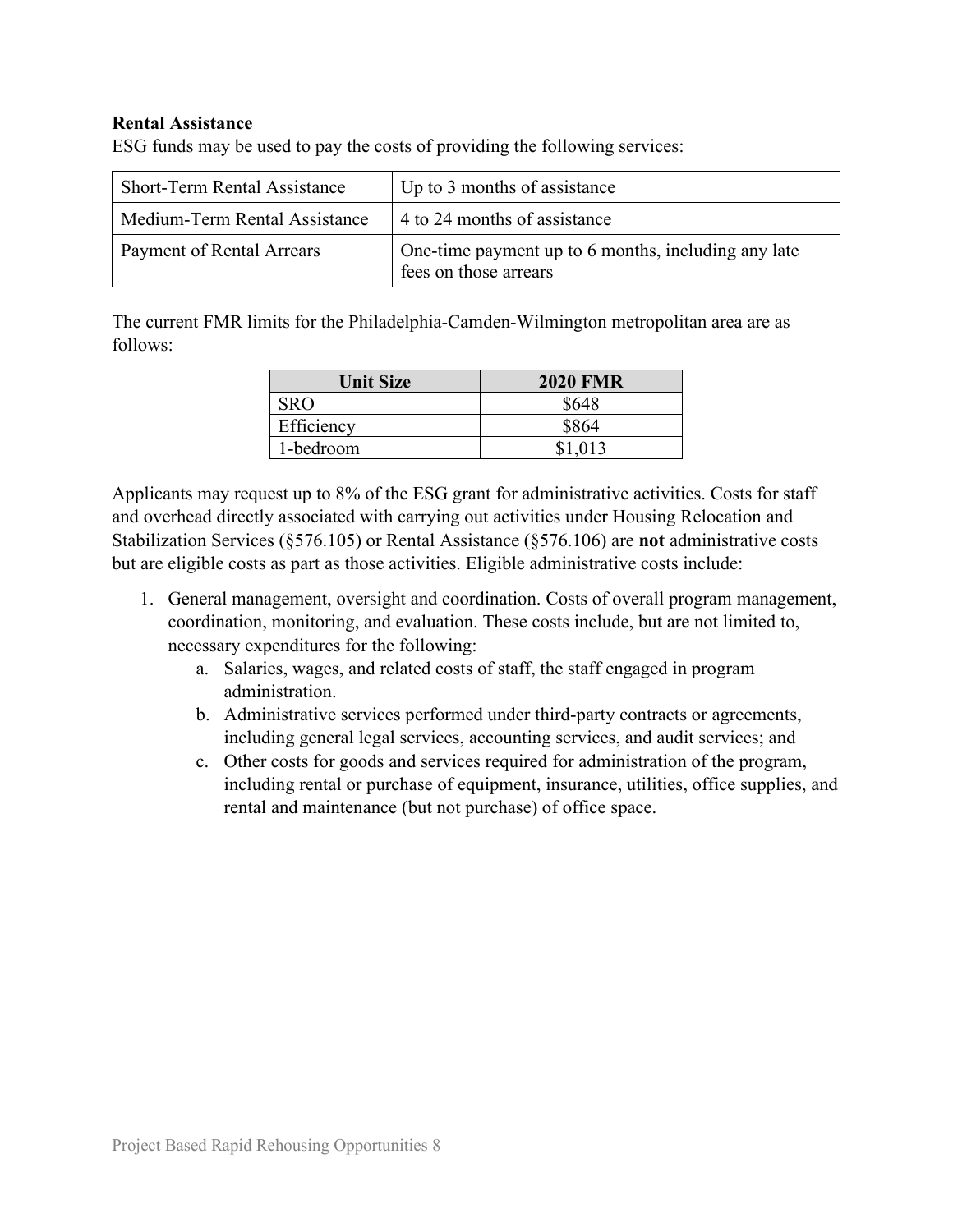# <span id="page-8-0"></span>**III. PROPOSAL REQUIREMENTS AND SUBMISSION**

### <span id="page-8-1"></span>**A. Proposal Format**

Applicants are required to submit electronic responses only to Melanie Haake at Melanie.Haake $\omega$ phila.gov. Proposals must be typed in 12-point font, double-spaced, with 1inch margins and numbered pages. Proposals must include the following information, in the sections and order indicated.

- 1. **Applicant Profile and Project Summary Form** Proposal Cover Page Complete "Attachment 1: Applicant Profile & Project Summary Form," including signature by the person authorized to issue the proposal on behalf of the Applicant.
- 2. **Statement of Qualifications and Relevant Experience** (*5 pages maximum*) Describe the following qualifications of the Organization:
	- a. Organizational background, including number of years in operation, primary mission, any significant experience, and any other information about the organization that Organization deems pertinent to this RFP.
	- b. Diversity of Staff, Leadership and Board
	- c. Experience in effectively utilizing public funding to provide rental assistance and housing relocation and stabilization services. Include the following in your response:
		- i. Experience in helping participants locate, move into, and maintain housing; AND
		- ii. Experience administering rental assistance, including calculating client rental portion, maintaining client housing files, and ensuring timely rental payments; AND
		- iii. Experience providing person-centered services that assist participants with in achieving housing stability

If the Organization does not have experience with public funding, then identify the Organization's intended action steps to expand their financial capacity and how OHS can provide support.

- d. Financial capacity to administer the grant, including the accounting system that will be used to administer the grant and any financial procedures that might have that may impact the implementation of the grant.
- e. Basic organization and management structure of the applicant sub- recipients (if any). Include a description of internal and external coordination, and structures for managing basic organization operations.
- f. Proven ability to maintain positive relationships with landlords. Include how your organization:
	- i. Ensures clear, on-going communication between landlords, program staff, and participants
	- ii. Identifies and recruits new landlords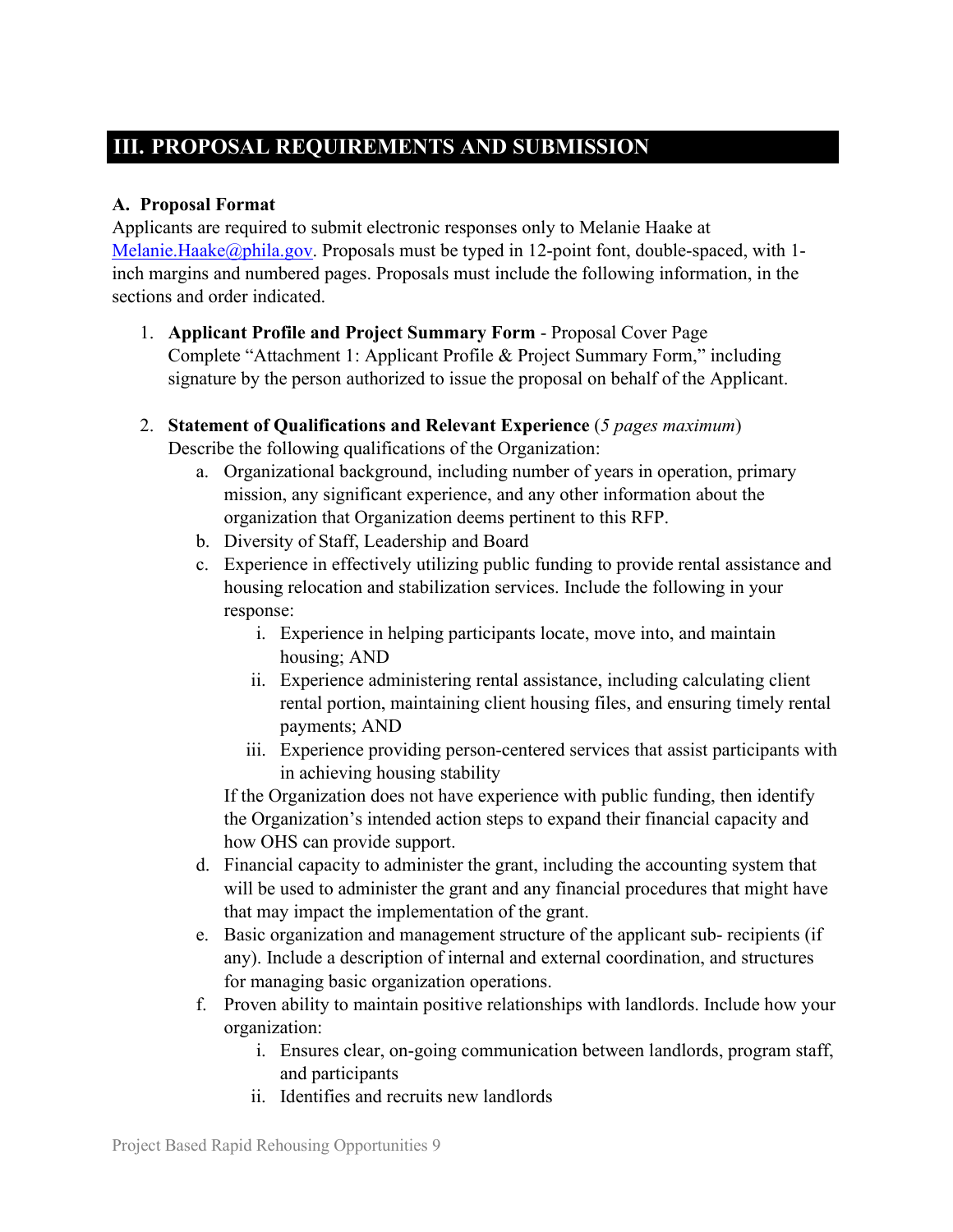- iii. Maintains positive relationships with landlords during the Stay at Home order and in light of the need for social distancing
- iv. Implements strategies to continue moving clients into housing despite the limitations resulting from COVID-19 and the need for social distancing.
- g. Experience operating program(s) using the Housing First approach and traumainformed care practices
- h. History of collaborating with community partners and working across systems to serve the target population.

### 3. **Proposed Scope of Work** (*10 pages maximum*)

Provide a proposed scope of work that describes the project at full operational capacity, as well as how full capacity will be achieved. The scope of work must include:

- a. The target population, including the number of single adults to be served when the project is at full capacity;
- b. The housing proposed to be used for this project in detail, including
	- i. Ownership structure, zoning, and property condition.
	- ii. Maintenance responsibilities, and identification of who is responsible for routine and emergency maintenance requests
	- iii. Location including the neighborhood conditions and accessible community amenities.
	- iv. Attach documentation of ownership or if the property will be leased, an agreement to lease.
- c. How the project will be designed to operate using a Housing First approach, ensuring there are no barriers to entering and sustaining residence in the project for participants that meet HUD's eligibility criteria for the project.
- d. The applicant's coordination with partners, and if the project will leverage or deliver Medicaid and other mainstream services to participants
- e. How the project will address racial inequalities and housing discrimination, and how services offered will be culturally competent.
- f. How services will be delivered with an understanding of the vulnerabilities and experiences of trauma survivors, including the prevalence of and physical, social, and emotional impact of trauma. Describe how the applicant will integrate knowledge about trauma into policies, procedures, practices, and service environments, recognizing and responding to signs of trauma in staff, clients, and others.
- g. Projected outcomes, including, but not limited to: Housing stability: retention in permanent housing or moving to other permanent housing; Increase in income, earned and other; Connection to mainstream benefits
- h. Staffing and management plan and method for assuring effective and timely completion of all work, including with no delay in service provision to participants, or the leasing of units for reasonable rents. Please include the case manager to participant ratio.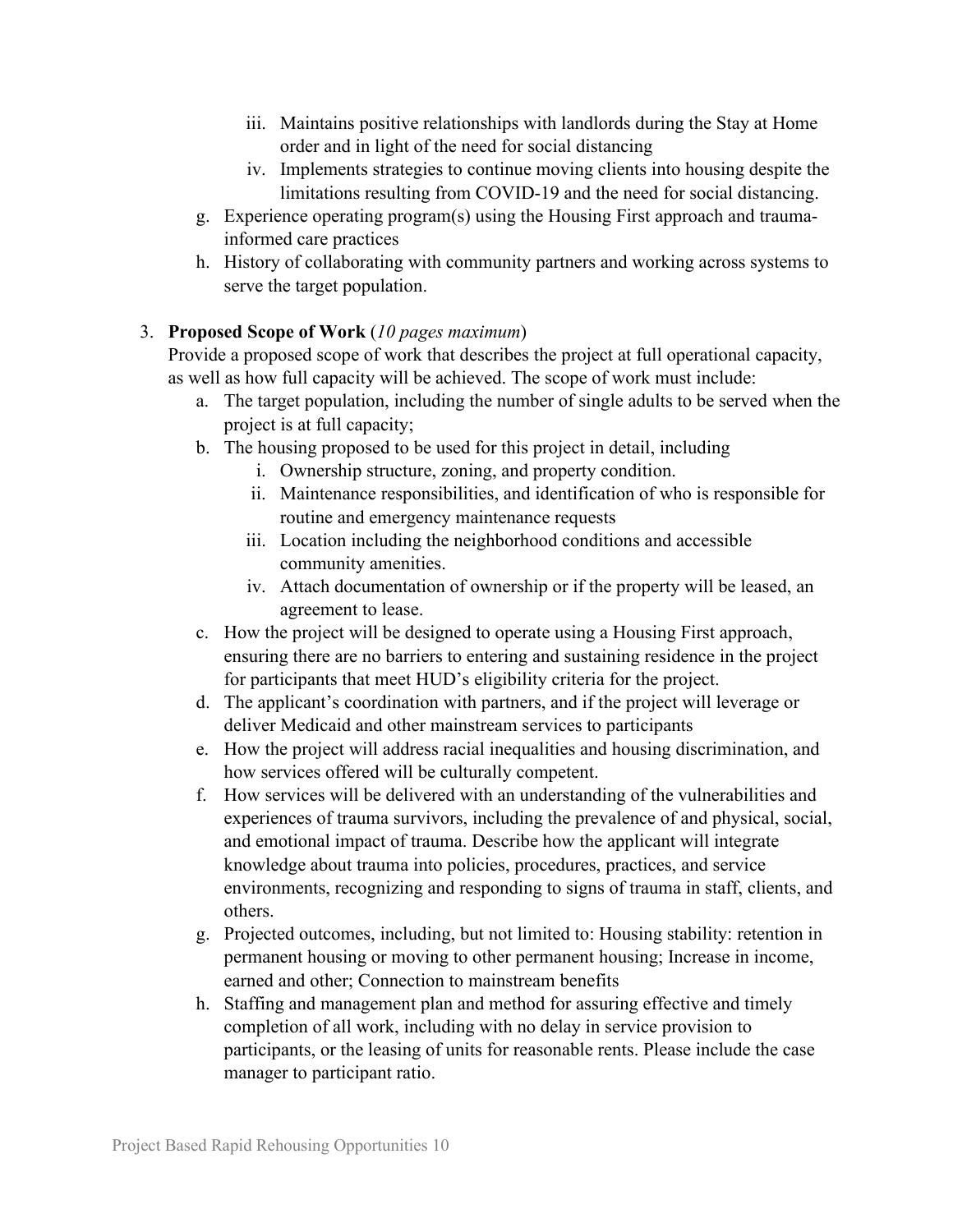4. Project Budget, using the forms found in Attachment D to request rental assistance, housing relocation and stabilization services, and administration funding for the proposed project, as applicable. Note that the budgets are for one year of funding only.

#### <span id="page-10-0"></span>**B. Selection Process**

OHS will base its selection on criteria that include, but are not limited to:

- 1. Superior quality, efficiency and fitness of proposed program
	- a. Provides a clear picture of the proposed target population and demonstrates a thorough understanding of their housing and service needs, including a recognition that needs will change over time;
	- b. Reflects an understanding of the requirement to participate in HMIS and accept referrals into the proposed project from the CEA-BHRS process;
	- c. Demonstrates understanding and commitment to Housing First Approach, participant choice and involvement, and using a trauma-informed approach;
	- d. Demonstrates capacity to calculate annual income/tenant rent and work with landlords;
	- e. Demonstrates understanding of:
		- i. Housing needs of the target population and of the relevant neighborhoods, markets, and "community amenities" (i.e., shopping, schools, public transportation, health care, recreation, social services) that will best meet those needs;
		- ii. Availability of proposed rental units within current Fair Market Rent limitations;
		- iii. Neighborhood conditions and accessibility of community amenities and the capacity to assist participants to find the widest possible choice of housing units.
	- f. Proposal includes actionable plan for leveraging services for and coordinating with other providers to increase the effectiveness of the proposed program;
	- g. Applicant describes a clear, strong, and reasonable method for working with each head of household to determine the type, amount, and duration of financial assistance needed to secure permanent housing.
- 2. Administrative and operational efficiency, requiring less City oversight and administration
	- a. Strong organizational structure for managing operations and for internal and external coordination that supports a reasonable expectation of capacity to complete this project and administer grants effectively;
	- b. Clear and accurate calculations on its Budget Detail Forms;
	- c. Proposed budget is reasonable for the level of services provided, based on the type of project, population served, and number of households to be served;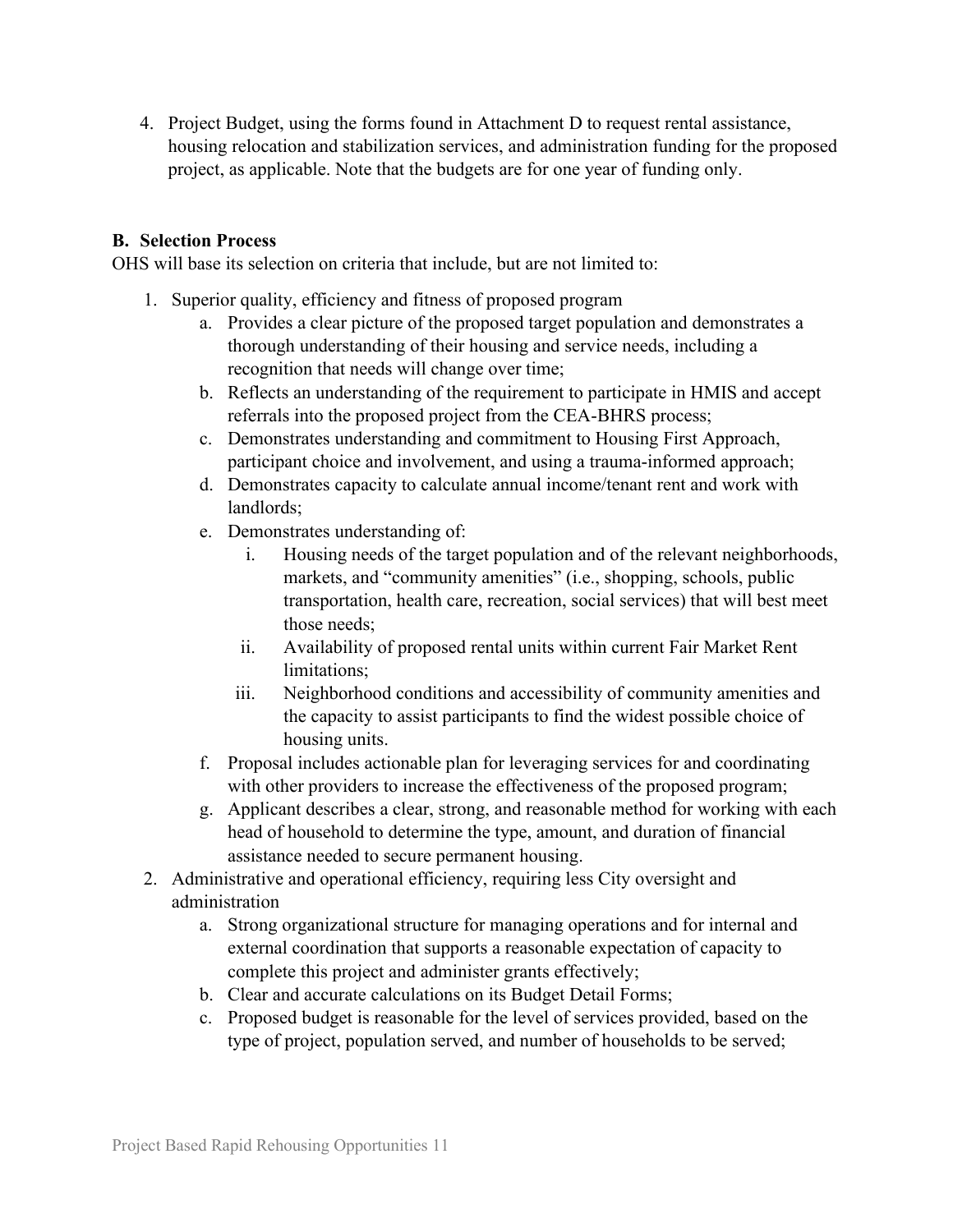# <span id="page-11-0"></span>**IV. PROPOSAL ADMINISTRATION**

### <span id="page-11-1"></span>**A. Procurement Schedule**

The below dates are *estimates only* and the City reserves the right, in its sole discretion, to change this schedule. Notice of changes in the due date for Applicant questions, and the date for proposal submission will be posted on the Office Homeless Services' website. The other dates/times listed may be changed without notice to prospective Applicants.

| <b>Request for Proposal Released</b>           | Thursday, July 23, 2020                |  |
|------------------------------------------------|----------------------------------------|--|
| Applications accepted on a rolling basis until | Thursday, December 31, 2020 at 5:00 pm |  |
| <b>Applicant Selection</b>                     | Friday, September 4, 2020              |  |
| <b>Contract Execution</b>                      | Thursday, October 1, 2020              |  |
| Commencement of Work                           | Thursday, October 1, 2020              |  |

### <span id="page-11-2"></span>**B. Questions Relating to the RFP**

All questions concerning this RFP must be submitted in writing via email to Melanie Haake at [Melanie.Haake@phila.gov.](mailto:Melanie.Haake@phila.gov) The City reserves the right, in its discretion, not to respond to any question. Responses will be posted on the Office Homeless Services' website at [http://philadelphiaofficeofhomelessservices.org/about-us/contracting-opportunities/.](http://philadelphiaofficeofhomelessservices.org/about-us/contracting-opportunities/) Responses posted on the City's website become part of the RFP upon posting. The City reserves the right, in its discretion, to revise responses to questions after posting, by posting the modified response. No oral response to any Applicant question by any City employee or agent shall be binding on the City or in any way considered to be a commitment by the City.